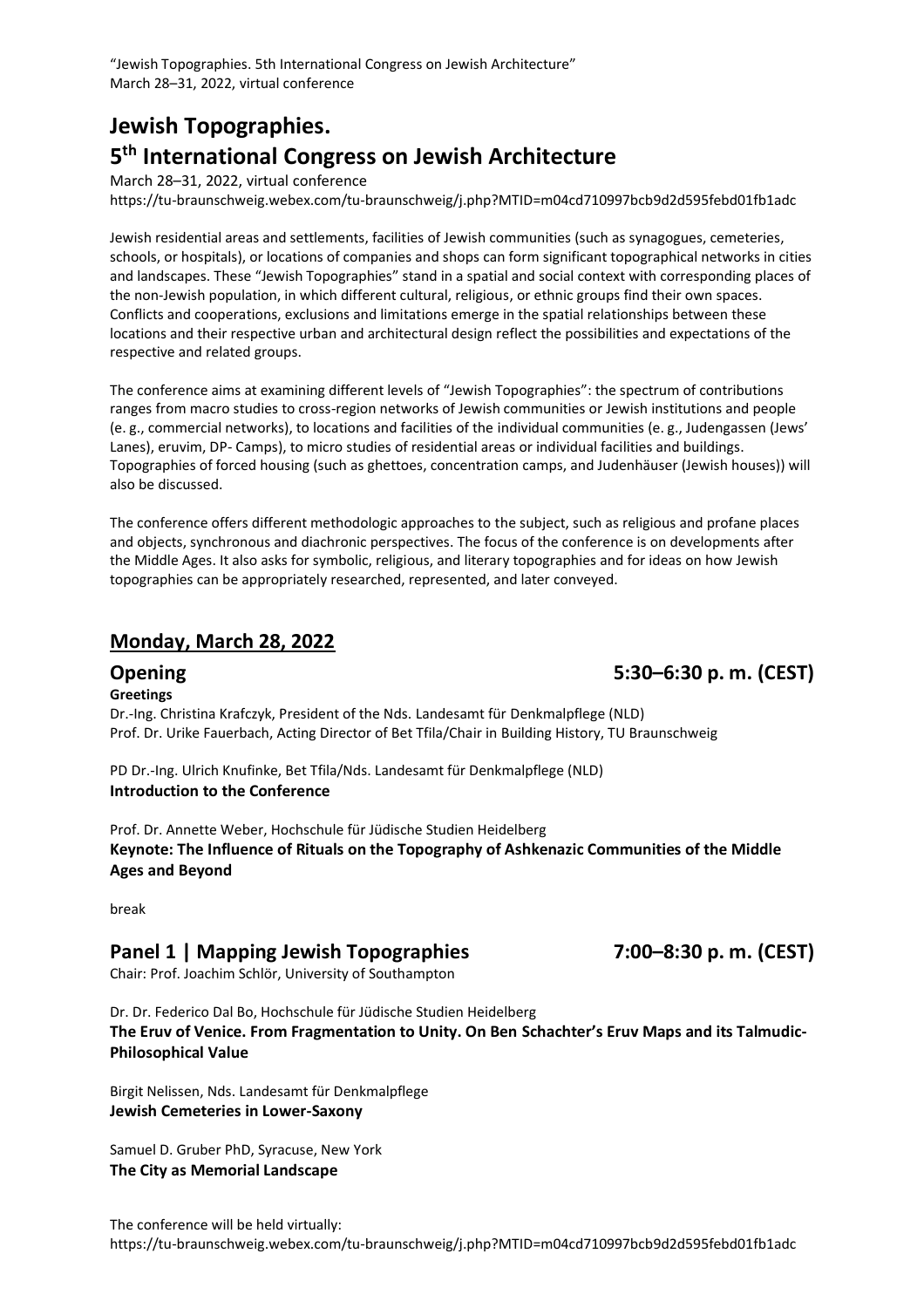"Jewish Topographies. 5th International Congress on Jewish Architecture" March 28–31, 2022, virtual conference

## **Tuesday, March 29, 2022**

### **Panel 2 | Jewish Places. Micro-Studies 5:00–6:30 p. m. (CEST)**

Chair: Prof. Dr.-Ing. Alexander von Kienlin, Chair of Building History, Build. Archaeology and Conservation, TU Munich

PD Dr.-Ing. Barbara Perlich, TU Berlin

**The Topography of the Erfurt Jewish Community. Methods and Findings**

Mirko Przystawik, Bet Tfila/Institut für die Geschichte der deutschen Juden, Hamburg **Hornburg. Topography of a Rural Jewish Community**

Prof. Dr. Eva Maria Ulmer-Otto, Edgar Bönisch PhD, and Birgit Seemann PhD, Frankfurt University of Applied Sciences, Frankfurt/Main

**A Jewish Space in the Eastend of Frankfurt am Main. Roederbergweg**

break

## **Panel 3 | Jewish Places. Micro-Studies 7:00–8:30 p. m. (CEST)**

Chair: Dr. Kim Wünschmann, Institut für die Geschichte der deutschen Juden, Hamburg

Prof. Dr. Rudolf Klein, Szent Istvan University, Budapest **Jewish Topography of Oradea and Subotica. Architectural Consequences**

Hagit Hadaya, Ottawa **Jewish Quarters in Canada. The Main in Montreal**

Pergabriele Mancuso PhD, Florence

**Archival Research, Virtual Reality and 3D-Modelling. Strategies and Tools to Reconstruct the Economic-demographic and Architectural Features of the Florentine Ghetto**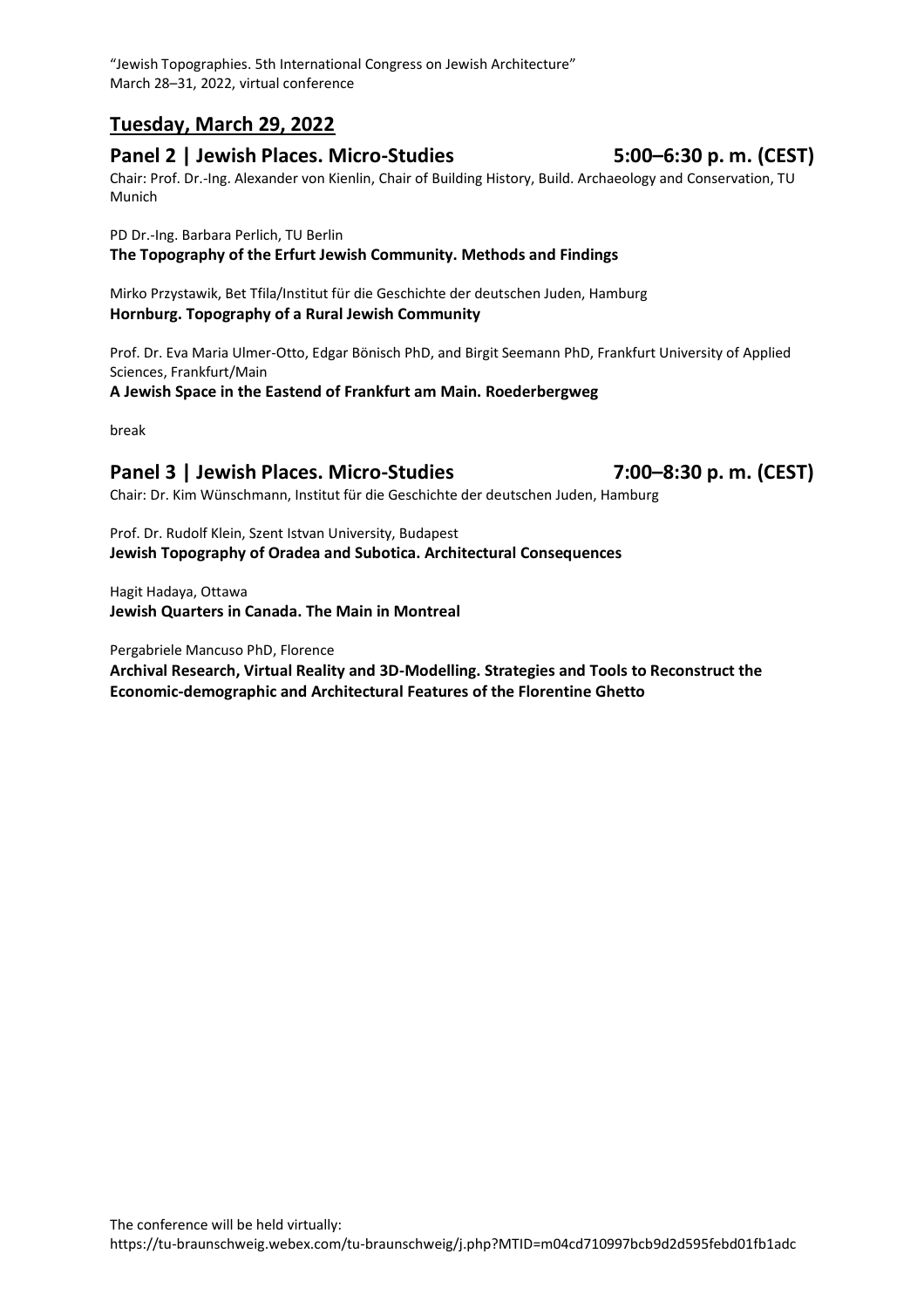## **Wednesday, March 30, 2022**

## **Panel 4 | Jewish Places and NS-Terror. The Case of Breslau (Wrocław)**

Chair: Dr. Eleonora Bergman, Warsaw **5:00–6:30 p. m. (CEST)**

Maria Luft, TU Dresden **"Judenhäuser" in Breslau. Topographies of Forced Housing**

Daniel Ljunggren, Malmö/TU Dresden **Jewish Architecture in Breslau During Nazi Reign. The Example of the Brothers Hadda**

Prof. Dr.-Ing. Piotr Kuroczyński, Karolina Jara, University of Applied Sciences, Mainz **New Synagogue Breslau in the Light of the Semantic Web – Construction of Digital Memorial Landscapes**

break

## **Panel 5 | Jewish Landscapes 7:00–8:30 p. m. (CEST)**

Chair: PD Dr. Andreas Brämer, IGdJ Hamburg

Dr. Anna Berezin, Center for Jewish Art, Jerusalem **Jewish Siberia**

Brett L. Levi, New York University **Between Enchantment and Estrangement. Haredi Tourism and the Construction of Jewish Space in the Swiss and Austrian Alps**

Dr.-Ing. Katrin Keßler, Bet Tfila/Institut für die Geschichte der deutschen Juden, Hamburg **300 Years of Relocation and Continuity. The Jewish Topography of Berlin**